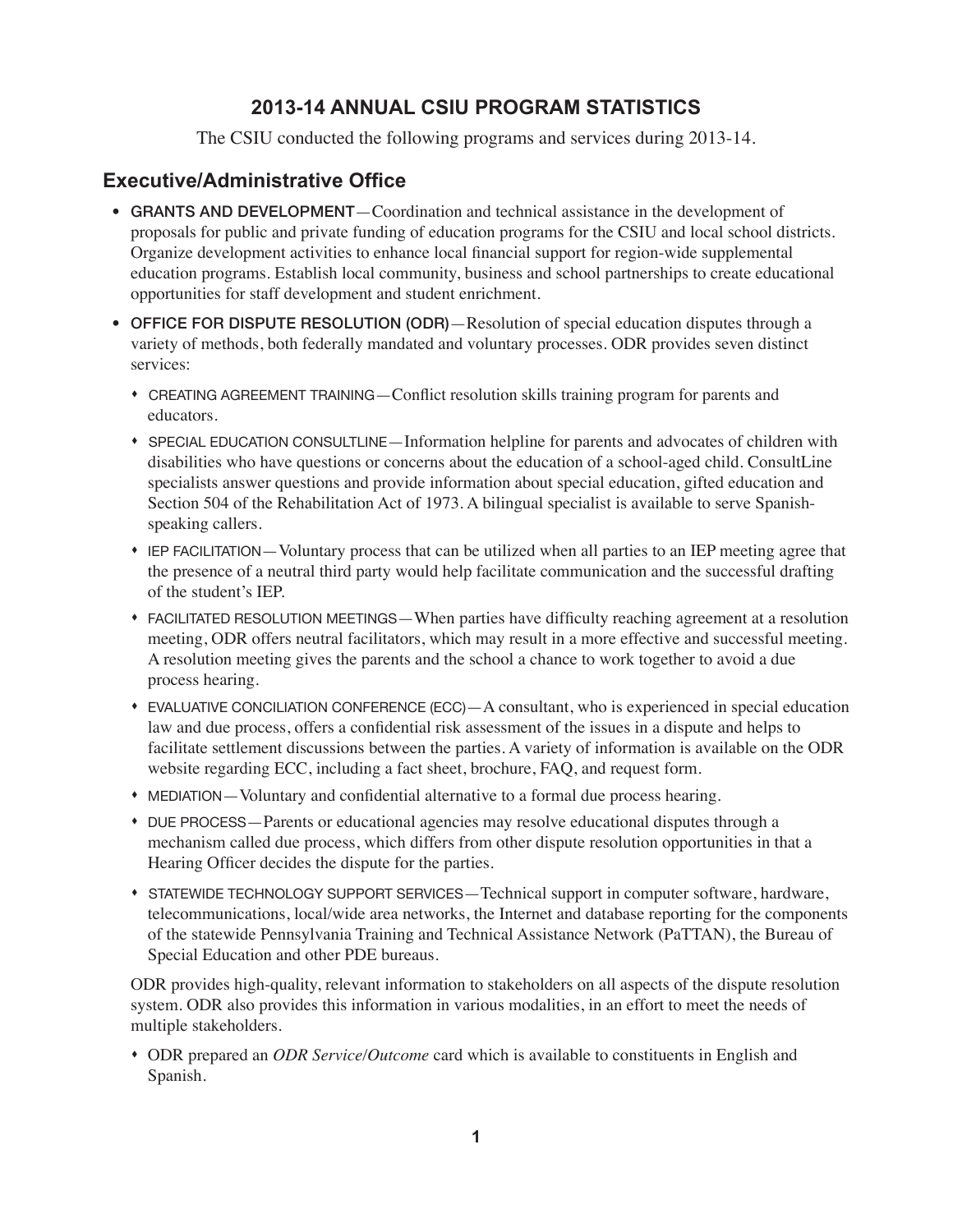- s ODR prepared a *Parent Guide to Understanding Gifted Special Education Due Process Hearings* and a *Parent Guide for Understanding Special Education Due Process Hearings in Early Intervention for Infants and Toddlers*, both of which will be available in English and Spanish.
- PUBLIC RELATIONS OFFICE—Coordination of media relations with local members of the press, including 48 news releases sent to and published in 14 newspapers, 11 media advisories sent to six newspapers, one television market and one radio station, resulting in seven positive articles, facilitated an on-site visit by a reporter for a special feature on a new product, and interaction with media on three inquiries; assistance with scheduling and preparing guests for the new monthly on-air segments with a local radio station, including generating education-related topic ideas; design and development of 39 communications, publications, presentations and promotional items for the executive director, board of directors, full- and part-time staff, seven CSIU programs and seven school districts; and production of print advertisements that appeared in two publications, four newspapers, and one monthly newspaper special insert.

#### **Center for Schools and Communities**

Center for Schools and Communities (CSC) provides services statewide and is committed to improving outcomes for children and families through training, technical assistance, program evaluation, research and resource development. The Center's work focuses on prevention and intervention initiatives operated by schools, organizations and agencies serving children, youth and families.

- 21ST CENTURY COMMUNITY LEARNING CENTERS—Federal funds provide programs during nonschool hours for students in high-poverty and low-performing schools to help meet state and local standards in core academics, and to offer enrichment activities to complement their regular education. The Center offered support and technical assistance to 113 grantees through both face-to-face and online trainings, statewide conferences and meetings, site and monitoring visits, as well as quarterly statewide advisory board meetings.
- ALTERNATIVE EDUCATION—In partnership with the PA Department of Education (PDE), the Center provides professional development for Alternative Education for Disruptive Youth programs and conducts monitoring visits to alternative education programs to ensure compliance with state standards.
- BULLYING PREVENTION EFFORTS—provides ongoing resources and technical supports for the successful implementation of the Olweus Bullying Prevention Program (OBPP) in three high need urban districts; supported 23 school/community partnership grants focusing on bullying prevention best practices; convened four specialty workgroups to enhance these services; expanded the previously created Bullying Prevention Toolkit to include two new a pull-out documents.: funded by the Highmark Foundation.
- BULLYING PREVENTION NETWORK—Coordination of the PA Bullying Prevention Network, a cadre of 160 Olweus Bullying Prevention Program trainers across the state; professional development and resource distribution to trainers.
- CENTER FOR SAFE SCHOOLS—A statewide clearinghouse on school safety and violence prevention for schools and youth service organizations; interactive website with resources, news and professional development webinars available on-demand; training and technical assistance available to all PA schools. Staff responded to 5,800 requests for assistance from PA schools; coordinated 170 trainings; and trained approximately 9,950 individuals.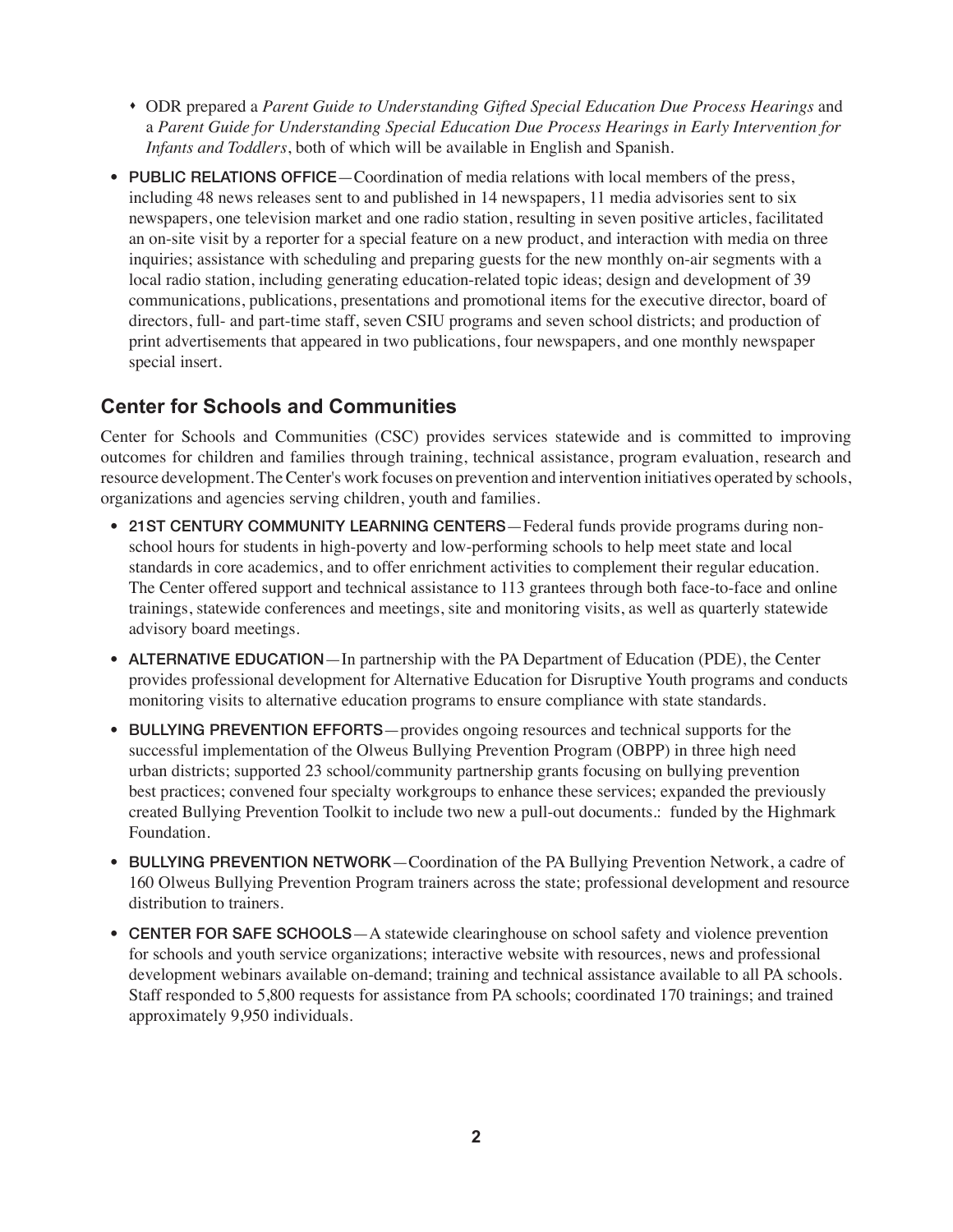- CHILDREN'S TRUST FUND AND STRENGTHENING FAMILIES—Training and technical assistance to 33 community based programs focused on child abuse and neglect prevention; facilitation of the Strengthening Families Leadership Team, a statewide coalition of public and private sector representatives concerned with promoting the Strengthening Families Protective Factors Framework as outlined by the Center for the Study of Social Policy. Delivered six Strengthening Families Protective Factors presentations; hosted a train the trainer Instructor's Institute for 28 participants in order to deliver a seven course series in multiple locations throughout Pennsylvania.
- COMMUNICATIONS AND RESOURCE DEVELOPMENT—Design and production for more than 300 print and web resources for all CSC initiatives; design and maintenance of over 18 websites, including launch of five all new websites; public and media relations workmanship; execution of branding and publishing standards; management for 80+ digital learning sessions and webinars annually with thousands of participants.
- DIRECT CERTIFICATION (DC)—A process that matches state Department of Public Welfare recipient lists against local education agency (LEA) enrollment lists to provide free school lunch to eligible students without need for parents to complete an application; funded by PDE via the U.S. Department of Agriculture; twelve Direct Certification Regional Summits were attended by 210 participants representing 148 LEAs. Technology Improvement Awards were sent to 47 LEAs to purchase computers, software, internet service and supplies with the aim to improve direct certification processes. Conducted three live webinars attended by 237 food sponsors; provided technical assistance to over 80 LEAs.
- EDUCATION LEADING TO EMPLOYMENT AND CAREER TRAINING (ELECT)—Technical assistance, face to face and online trainings, site visitation, annual statewide grantees' training, monitoring and program evaluation for 29 ELECT sites.
- EMERGENCY RESPONSE AND CRISIS MANAGEMENT TRAINING PROJECT—Technical assistance and training for schools in developing and implementing effective emergency response policies and procedures; eight all-hazard plans were reviewed to ensure adherence to state and federal statutes and guidelines; professional development opportunities delivered to address all aspects of emergency response and crisis management.
- ENGLISH AS A SECOND LANGUAGE (ESL)—In partnership with PDE, staff provide professional development and technical assistance to strengthen ESL instructional content and programming through the use of classroom strategies, best practice materials and instructional resources. This information is offered to educators, administrators and program support staff through online and regional face-to-face trainings, video conferences, and through the distribution of web-based and print resources.
- • GAINING EARLY AWARENESS AND READINESS FOR UNDERGRADUATE PROGRAMS (GEAR UP)—Serving 276 12th-grade students at Harrisburg School District to increase the number of lowincome students who are prepared to enter and succeed in postsecondary education; includes in-class math tutoring, individual college/career and academic counseling, PSAT preparation courses, workshops for parents, and professional development/ongoing support for math teachers in partnership with the State System of Higher Education. (Project completed August 8, 2014)
- • IMPROVING PRACTICE THROUGH TEACHER ACTION RESEARCH (IPTAR)—Evaluation services for Penn State University, Harrisburg; review and revision of course evaluation and data collection instruments.
- MID-ATLANTIC EQUITY CENTER—Multi-state effort to increase awareness, provide training and support to schools to address equity issues, including civil rights issues, protected-class bullying and harassment; disparate impact and racial and intergroup tension; partnership with Mid-Atlantic Equity Consortium funded through the U.S. Department of Education.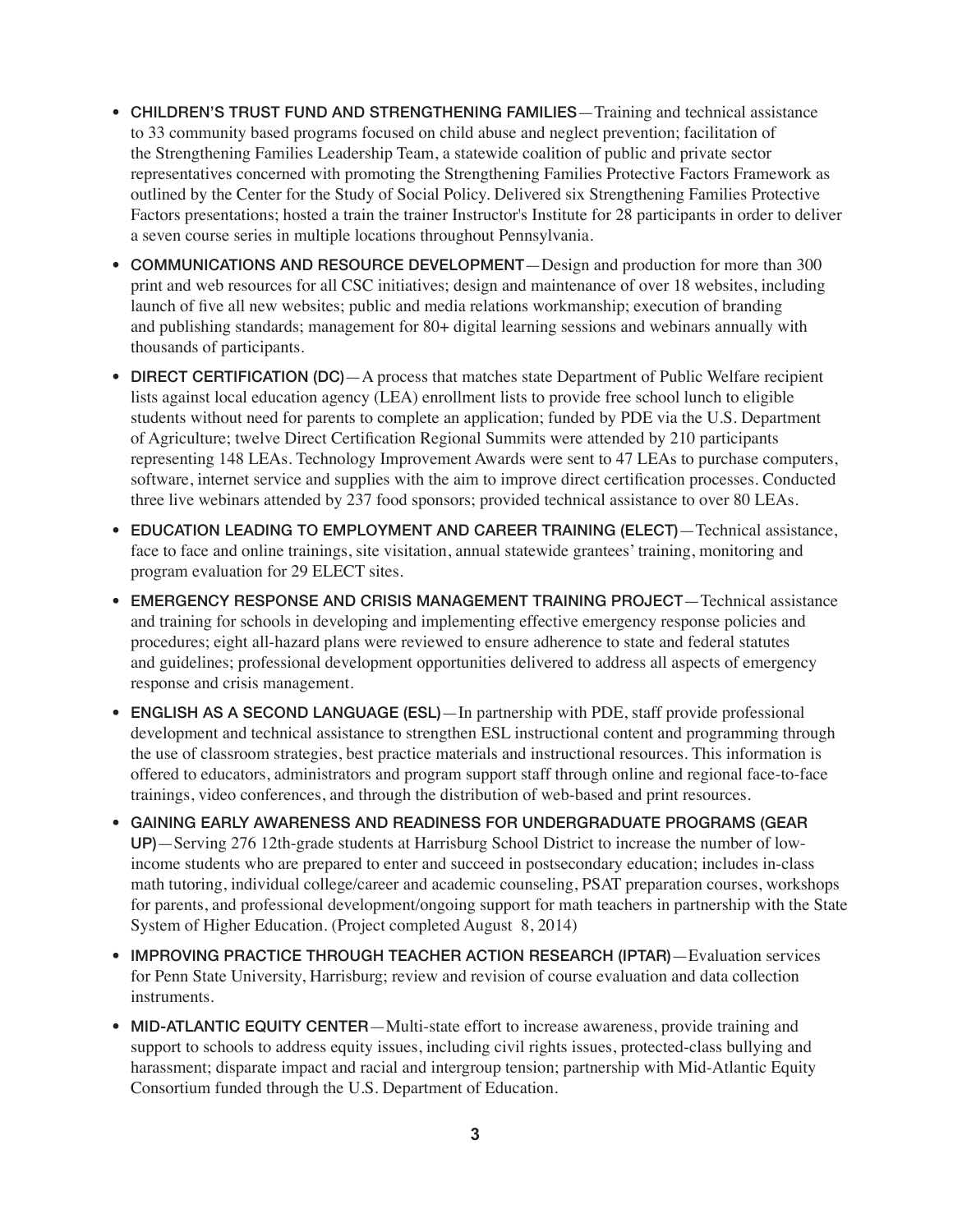- MIGRANT EDUCATION PROGRAM—In partnership with PDE, Center staff provide training and technical assistance to programs that offer supplemental educational and support services to migratory children; monitoring and program evaluation assistance to local school districts to improve educational continuity for children of migratory farm workers; collaboration with districts, intermediate units and community agencies to help migratory children meet academic standards by providing programs that sustain and accelerate their progress in school.
- MISSION HOMEFRONT—Awareness, training and support to schools to address the needs of children and families affected by military deployment as it relates to academic achievement; partnership with PDE and PA National Guard.
- NOVO FOUNDATION—Awareness, training and technical assistance to enhance Social Emotional Learning services in large districts throughout the United States. A partnership with Baltimore City Public School District has been formed to implement I Can Problem Solve district wide in all Pre-K classrooms.
- PA'S EDUCATION FOR CHILDREN AND YOUTH EXPERIENCING HOMELESSNESS PROGRAM-Technical assistance, resource distribution, training, monitoring and data collection support for the eight service regions of the state in partnership with PDE. One annual statewide conference was held for over 219 participants.
- PA PARENT INFORMATION AND RESOURCE CENTER (PA PIRC)—Support for parents, schools and communities to increase parents' engagement with their children's learning and academic achievement: Staff facilitated one fee for service workshop and three presentations at local, regional and statewide venues.
- PARENTS AS TEACHERS (PAT) PA STATE OFFICE—Internationally recognized, evidence-based home visitation program that works with families during the critical early years of their children's lives: 11 trainings in the PAT model for 238 participants; six PAT specialized courses for 112 participants; four PA PAT Regional Meetings: Tools for Supervisors for 66 participants; 25 site visits, technical assistance, supports and trainings. Children's Trust Fund grantees and local private programs serving 8,457 families and 10,950 children; and developed a monthly news brief publication reaching 1,190 people each month and monthly webinars focused on high quality implementation of PAT and family support services which reached 850 people.
- PA STATEWIDE AFTERSCHOOL/YOUTH DEVELOPMENT NETWORK (PSAYDN)-One of 48 state Networks funded through multiple public and private sources; collaboration of nearly 2,000 state, regional and local partners to promote sustainable, high-quality, out-of-school-time youth development programs. Lights On Afterschool Celebrations emphasized importance of afterschool programs with key stakeholders in 445 events throughout the Commonwealth.
- RESEARCH AND EVALUATION GROUP—The Research and Evaluation Group provided technical, analytic and reporting services developing data collection systems, preparing grant applications, conducting simple and complex quantitative analyses, authoring general and technical reports, and assisting with program design. Developed a new data collection and evaluation system for Project Excellence, and developed one Research Brief.
- SAFE KIDS PENNSYLVANIA—Statewide clearinghouse on childhood injury prevention for parents/ caregivers, educators, legislators and community organizations; technical assistance and trainings for local partners and injury prevention advocates; annual childhood injury prevention conference in collaboration with PA Department of Health and Safe Kids Worldwide.
- SCHOOL CLIMATE AND SAFETY ASSESSMENTS—Center for Safe Schools' staff available to conduct school climate, safety and cultural assessments.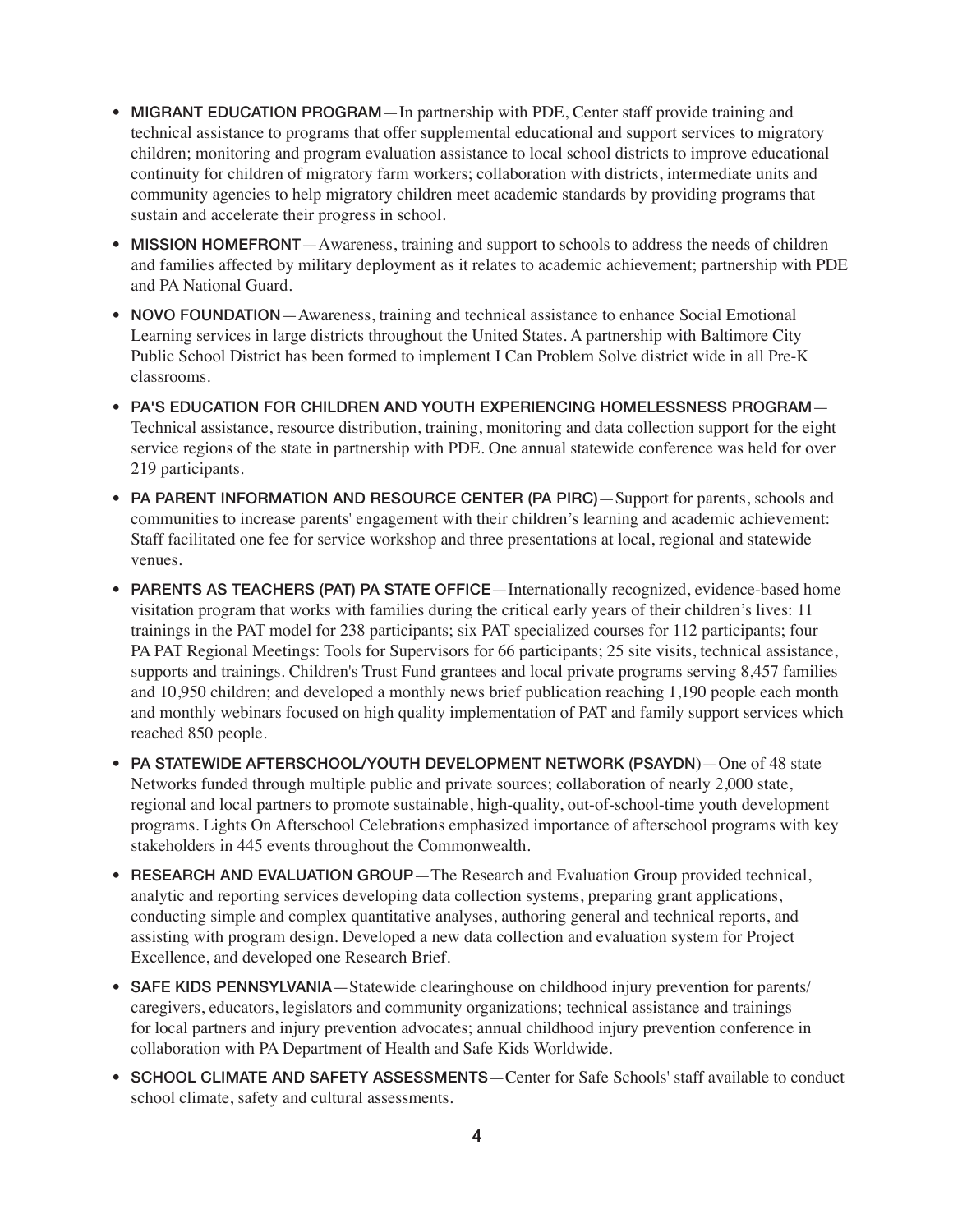- STATEWIDE ADOPTION NETWORK (SWAN) HELPLINE—Helpline providing comprehensive information and technical assistance on the state adoption and foster care process; assisting with matching prospective adoptive families and children, connecting families with post-adoption services, making referrals to local adoption agencies, in partnership with Diakon, Inc., and the PA Department of Public Welfare: 13,350 calls handled.
- TECHNOLOGY: HELP DESK SUPPORT, DATABASE, WEB APPLICATION DEVELOPMENT AND NETWORK SUPPORT—Designs, develops and maintains databases; provides web application development services to both internal and external clients; host all CSC websites and web applications.

### **Cooperative Business Services and Operations**

- • CENTRAL SUSQUEHANNA REGION SCHOOL EMPLOYEES' HEALTH AND WELFARE TRUST (CS TRUST)—Self-insurance program for health, dental, vision and life insurance benefits: CSIU and 15 region districts, 3 career and technical centers; 1 charter school; 3 other districts.
- KEYSTONE PURCHASING NETWORK (KPN) Since January 2010, all bids have been solicited under KPN, including AEPA bids, KPN's national bids, line-item bids and fuel oil. Current membership of 762 covers 35 states and Washington, D.C. and includes school districts, career and technical centers, colleges and universities, IUs, nonpublic schools, charter schools, libraries, preschools, municipal governments and authorities, and other nonprofits. Current contracts include:
	- National bids: furniture, flooring, carpet and hard surfaces, vehicles, janitorial supplies, kitchen equipment, plastic partitions and lockers, shipping discounts, portable and modular buildings, outdoor athletic surfaces, power cleaning equipment, athletic and parking lot lighting, grandstand & stadium seating, loose and installed athletic equipment and park & playground equipment & playground safety surfaces.
	- Line-item bids: copy paper and art, athletic, cafeteria, computer, custodial, general supplies.
	- Fuel oil and natural gas (PA members only).
	- Job Order Contracting Services (ezIQC system) for PA members only.
	- s AEPA (Association of Education Purchasing Agencies) bids: classroom, office and art supplies; custodial, maintenance and industrial supplies; office, classroom, library and shop furniture; facilities management software, athletic and marquee signage, roofing & related services, sports flooring, musical instruments, mobile learning solutions, modular buildings and portable classrooms and multifunctional copiers/printers
- PENNSYLVANIA ENERGY CONSORTIUM (PENCON)—Nonprofit corporation for purchasing electricity and other energy-related services in a deregulated market:
	- 76 school districts 5 IUs 4 career and technical schools
		-
	- 5 nonpublic schools 10 municipalities 30 county governments/nonprofit organizations
- PENNSYLVANIA (PA) TRUST—Cooperative purchase of catastrophic medical claim insurance; prescription drug program; general consulting services; employee benefit legal services; preferred provider medical and dental discount programs; compliance assistance with federal and state regulatory issues (HIPAA, COBRA, Medicare Part D, GASB 45, OPEB, healthcare reform); statewide contract for insurance company retention fees; financial record-keeping software package: 8 member school employee benefit trusts representing 89 school entities and 30,865 employees.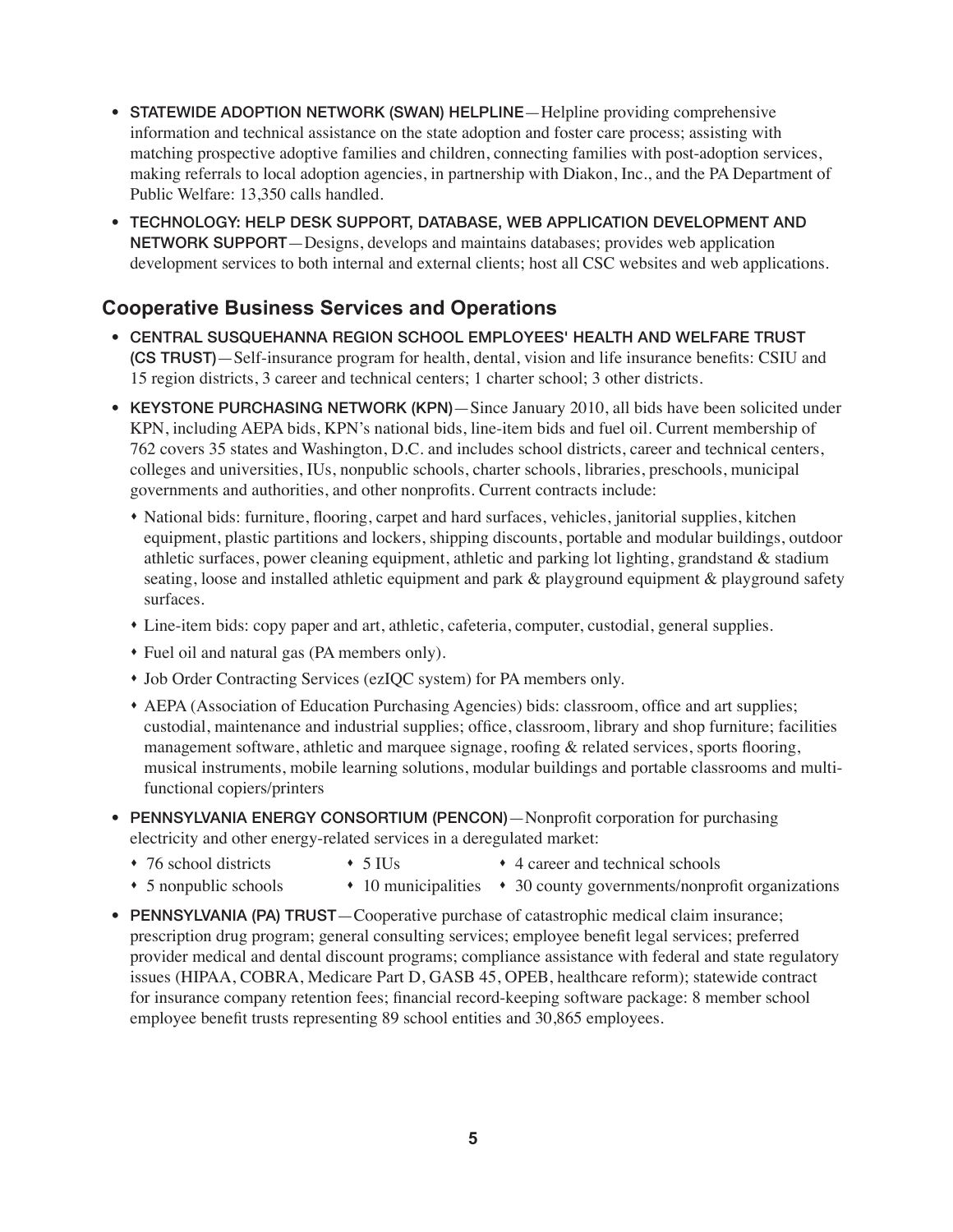- PEPPM TECHNOLOGY BIDDING AND PURCHASING PROGRAM—Since January 2010, all bids have been solicited under KPN, including AEPA bids, KPN's national bids, line-item bids and fuel oil. Current membership of 762 covers 35 states and Washington, D.C. and includes school districts, career and technical centers, colleges and universities, IUs, nonpublic schools, charter schools, libraries, preschools, municipal governments and authorities, and other nonprofits. Current contracts include:
	- 752 school districts 23 IUs 36 vo-tech schools
- 
- 
- 46 private, parochial, charter schools 12 state libraries 177 governmental entities
- 62 colleges and universities 15 other state-approved schools and agencies
- SCHOOL BUS DRIVER TRAINING—Certification and recertification training of district and nonpublic school bus drivers: 33 drivers.
- STUDENT TRANSPORTATION—Transportation of students in special education, early intervention, Head Start, migrant education, summer Work Foundations +, teen parent camp and extended school year: 434 children.

## **Curriculum , Assessment and Regional Education Services (CARES)**

- ADULT EDUCATION PROGRAM– Title II of the Workforce Investment Act (WIA) of 1998, also known as the Adult Education and Family Literacy Act (AEFLA), creates partnerships among the Federal Government, States, and localities to provide, on a voluntary basis, adult education and literacy services, in order to assist adults to become literate and obtain the knowledge and skills necessary for employment and self-sufficiency; assist adults who are parents to obtain the educational skills necessary to become full partners in the educational development of their children; and assist adults in the completion of a secondary school education. The CSIU served 369 adults and of those 288 were enrolled in 2013-14 year, Tutoring Pairs – 76 pairs, referred to Distance Learning – 17 students.
- • AFTERSCHOOL PROGRAMS
	- s TIES II —Year 3 included academics, recreation and STEM projects: 208 students in grades 3-6 in Mount Carmel Area, Shamokin Area and Meadowview Christian schools, and grades 3-12 in Milton Area schools; 111 students during summer sessions.
- ALTERNATIVE PLACEMENT—Six education programs that provide small group instruction, counseling and therapeutic services for students in grades 1 through 12 who are not currently experiencing success in traditional school settings: 233 students.
- CENTRAL SUSQUEHANNA LPN CAREER CENTER-Classroom and clinical instruction, including simulation lab experiences, to prepare adult students to enter a career as a Licensed Practical Nurse; graduates have taken the licensing examination with a 94% pass rate: 70 full-time and 30 part-time students.
- CORRECTIONS EDUCATION—Education program for residents of North Central Secure Treatment Unit, a center for delinquent youth: 219 male and female students.
- CURRICULUM SERVICES AND PROFESSIONAL DEVELOPMENT
	- s ACT 48**—**Continuing professional education for certificated educators: 48 Act 48 events; 1,155 participants (1,076 from 17 CSIU districts, 3 Career and Vocational/Technical Schools and 1 SusQ-Cyber Charter School).
	- s CLASSROOM DIAGNOSTIC TOOL (CDT)**—**Introduction and Next Steps is designed to build capacity in districts for the administration, management and facilitation of the assessment tool – 17 CSIU districts, 1 Career and Vocational/Technical Schools, SusQ-Cyber Charter School.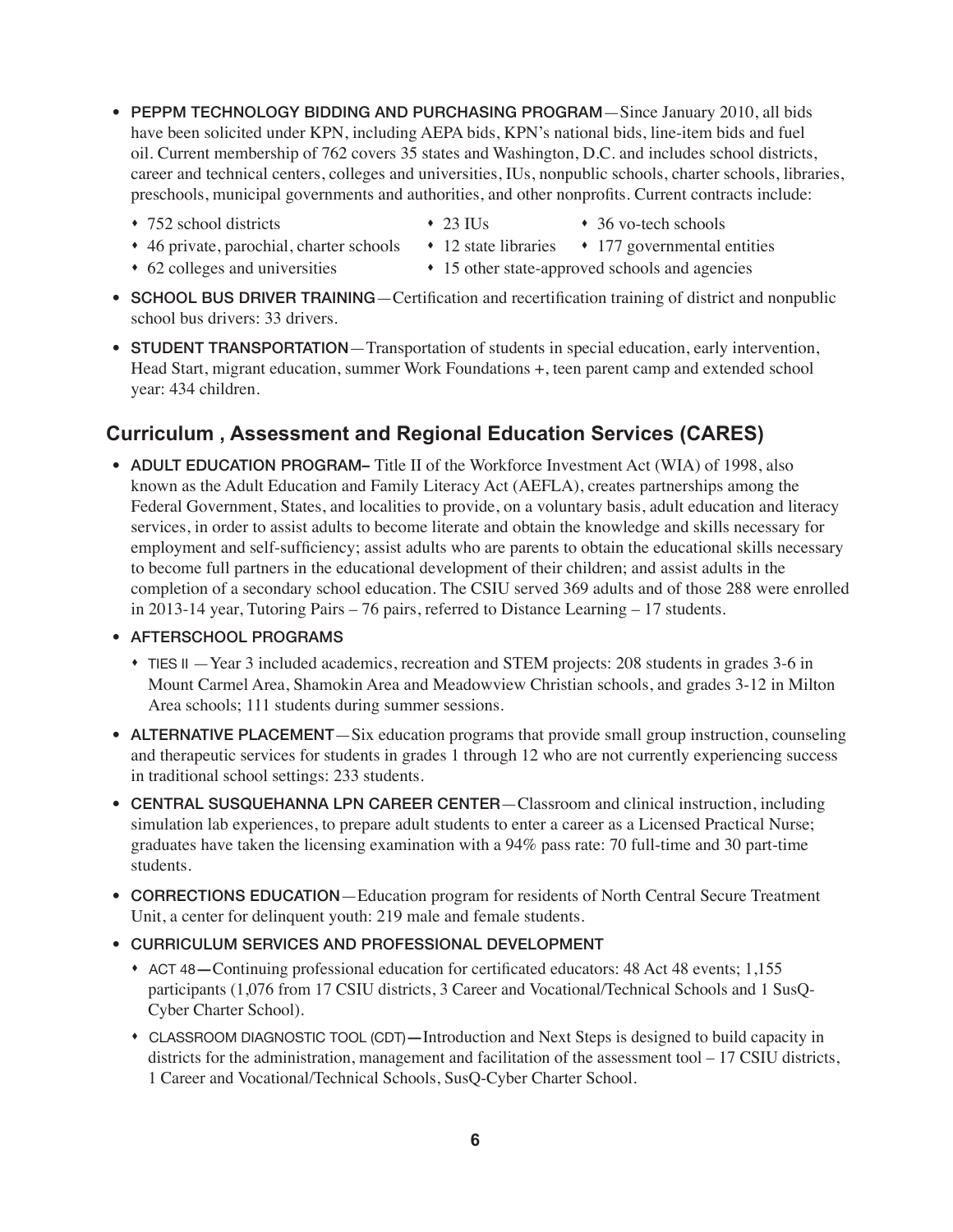- s COMPREHENSIVE PLANNING**—**Assistance and support throughout the Comprehensive Planning process is provided to districts; during the process, updates from PDE are communicated to districts actively involved in developing their plan; flow chart reminders are communicated to districts and schools for the purpose of meeting identified deadlines: 3 CSIU districts, 2 Career and Vocational/Technical Schools, SusQ-Cyber Charter School.
- s CURRICULUM MAPPING**—**Technical assistance and support in the use of the Standards Aligned System (SAS) Portal Curriculum Mapping tool: 2 CSIU districts, SusQ-Cyber Charter School
- s EDUCATOR EXCELLENCE PROJECT—Training and support with the implementation of the new teacher and principal evaluation tools: 16 CSIU districts, 1 Career and Vocational/Technical School.
- IPAD APPLICATIONS—Course on training using iPads in the classroom. 11 CSIU districts: 20 participants.
- \* KEYSTONE ADMINISTRATION TRAINING—This training event has critical information for the administration of the Keystone Exams. It is required that each LEA participating in the Keystone Exams send at least one representative to a training session. It is expected that the representative deliver the information presented to their coordinators and administrators. They Keystone Exams are end-of-course assessments designed to assess proficiency in the subject areas of Algebra I, Algebra II, Geometry, Literature, English Composition, Biology, Chemistry, U.S. History, World History and Civics and Government. The Keystone Exams are one component of Pennsylvania's new system of high school graduation requirements. Keystone Exams will help school districts guide students toward meeting state standards. 12 CSIU districts, 1 Career and Vocational/Technical School, SusQ-Cyber Charter School: 30 participants.
- s PA CORE STANDARDS**—**Training modules and resources available to district curriculum coordinators for the purpose of educating the professional staff about PA Standards: 17 districts, 3 Career and Vocational/Technical Schools, SusQ-Cyber Charter School.
- s PA COMMON CORE TRANSITION**—**Technical support and guidance to districts in the process of making the transition from PA Academic Standards to PA Common Core: 17 districts, 3 career and technical centers, SusQ-Cyber Charter School.
- s PA STANDARDS ALIGNED SYSTEM (SAS PORTAL)**—**Technical assistance, training and guidance in the use of the various resources available through the SAS Portal: 17 districts, 1 Career and Vocational/ Technical School, SusQ-Cyber Charter School.
- s PIL (PA INSPIRED LEADERS) EVENTS**—**PIL Course 1: World Class Vision and Goals: 24 participants from 10 CSIU districts.
- s POWER TEACHING**—**An instructional framework that links PA Core Standards and school curricula to research-proven instructional strategies and resources promoting student engagement and rigor; working together, students improve their understanding of mathematical concepts: 3 CSIU districts: 20 participants.
- s PROJECT BASED ASSESSMENT**—**Coordinate and oversee districts' involvement in piloting the Keystone Exam Project Based Assessments: 17 CSIU districts, 1 Career and Vocational/Technical School, SusQ-Cyber Charter School.
- s PVAAS (PA VALUE-ADDED ASSESSMENT SYSTEM)**—**Overview of PVAAS reporting specific to targeted grade levels and subject areas; assessment of school effectiveness and review of school programs to determine if they are meeting the needs of all students: 17 districts, 1 Career and Vocational/Technical School, SusQ-Cyber Charter School.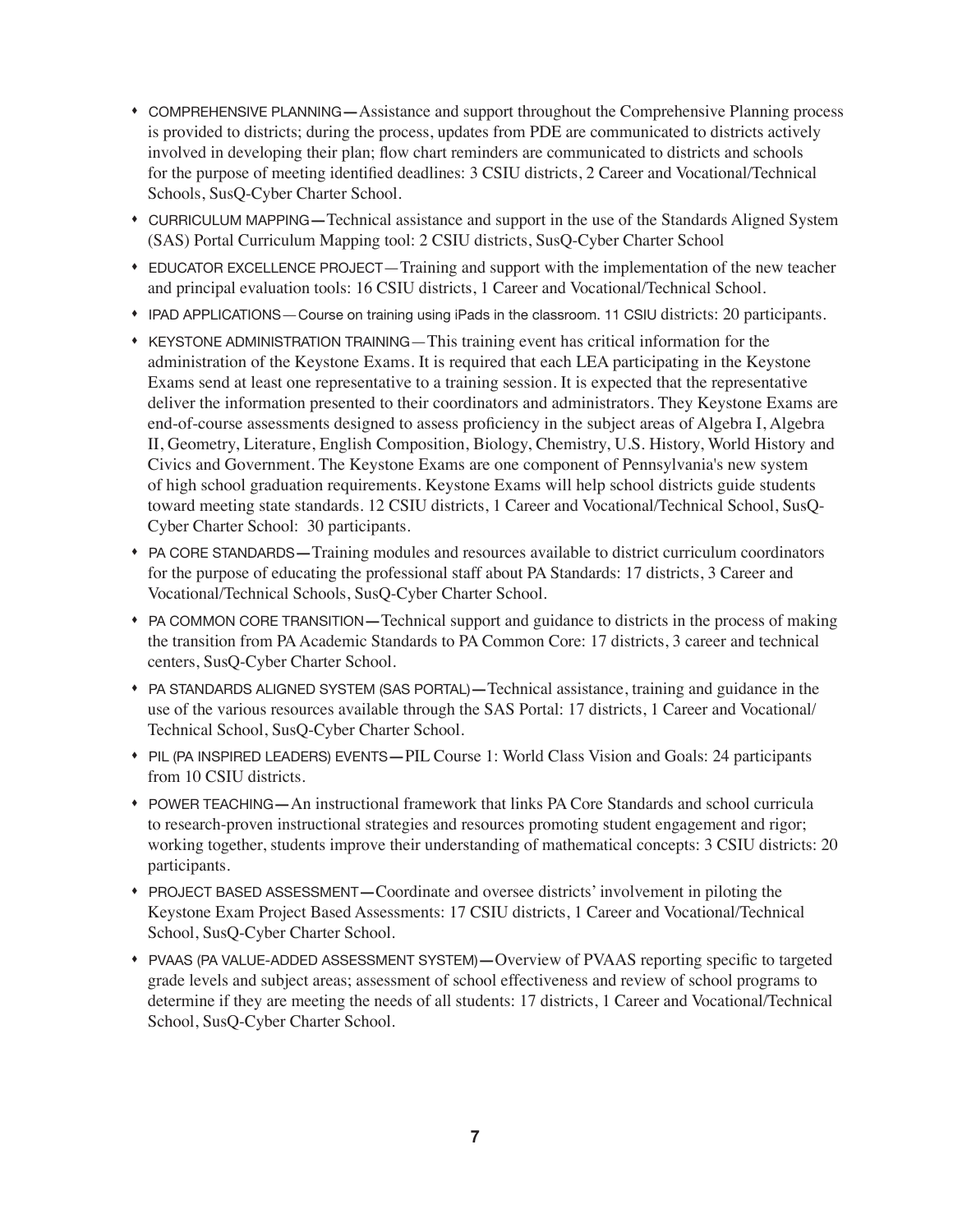- READING APPRENTICESHIP—Reading Apprenticeship™ is a framework for helping students improve their literacy skills across all subject areas. This training is designed for secondary content area teachers who want their students to strategically read challenging texts related to their content area. Reading Apprenticeship training provides an understanding of the Reading Apprenticeship™ framework through interactive sessions that are designed to immerse participants in the reading process necessary for their content. It will also provide numerous strategies for approaching reading that lead students to greater independence in the classroom and greater achievement in content area reading and thinking. 4 CSIU districts: 15 participants.
- s RESPONSE TO INTERVENTION AND INSTRUCTION (RTII)—Training and technical support to districts and schools of the region with the implementation of RtII: 7 CSIU districts.
- s SCIENCE TECHNOLOGY ENGINEERING MATH (MATH)**—**K'Nex Challenge 6 CSIU districts: 27 school teams.
- s STRUCTURED INTERVENTION OBSERVATION PROTOCOL (SIOP)**—**Training in the use of the Structured Intervention Observation Protocol (SIOP) model. 4 CSIU districts, 1 district outside CSIU region: 13 participants.
- s STUDENT LEARNING OBJECTIVE**—**Training and technical support to districts and schools of the region with the implementation of Student Learning Objectives (SLOs). 17 CSIU districts, 1 Career and Vocational/Technical School: 606 Participants.
- DRIVER EDUCATION—Instruction for students in districts that utilize one or both components:
	- CLASSROOM INSTRUCTION: 77 students
	- s BEHIND-THE-WHEEL INSTRUCTION: 792 students
- **FAMILY LITERACY**—Aims to provide coordination and broaden the scope of educational activities to uneducated and under-educated adults in the Commonwealth and their families, including those who speak other languages, and to provide programs to those individuals who have previously been unserved. The Act aims for increased and improved services to adult learners and their families through the coordination of funding streams and programs across State departments; and increased and expanded adult and family literacy education programs so that adults and their families will function more effectively in their personal lives and as citizens and be better prepared for workforce training and employment that they may become more responsible and productive members of society. The CSIU served 72 families and enrolled 52 families in the 2013-14 year.
- GED PAPER BASED TESTING (Expired December 31, 2013). The CSIU tested 285 examinees.
- **INCARCERATED YOUTH**—Instruction for incarcerated high school students at five county jails. Interviewed 194 students, 51 students received instruction and 6 students received a High School diploma or Commonwealth Secondary Diploma.
- KEYSTONE TO OPPORTUNITIES (KTO) GRANT WITH MILTON AREA SD-Each family was offered 52 home visits during the school year. All 34 families completed the program.
- MIGRANT EDUCATION PROGRAMS—Summer classes, day care, advocacy and after school tutoring for seasonal and temporary (year-round) migrant children at Northeast sites: 700 students school year; 507 students summer program.
- NONPUBLIC SCHOOL SERVICES—Math, reading, enrichment, speech screening and therapy, social services and psychological assessments for students in participating nonpublic schools: math and reading support provided to 185 students, speech screening to 357, speech therapy to 153, and psychological assessments to 18.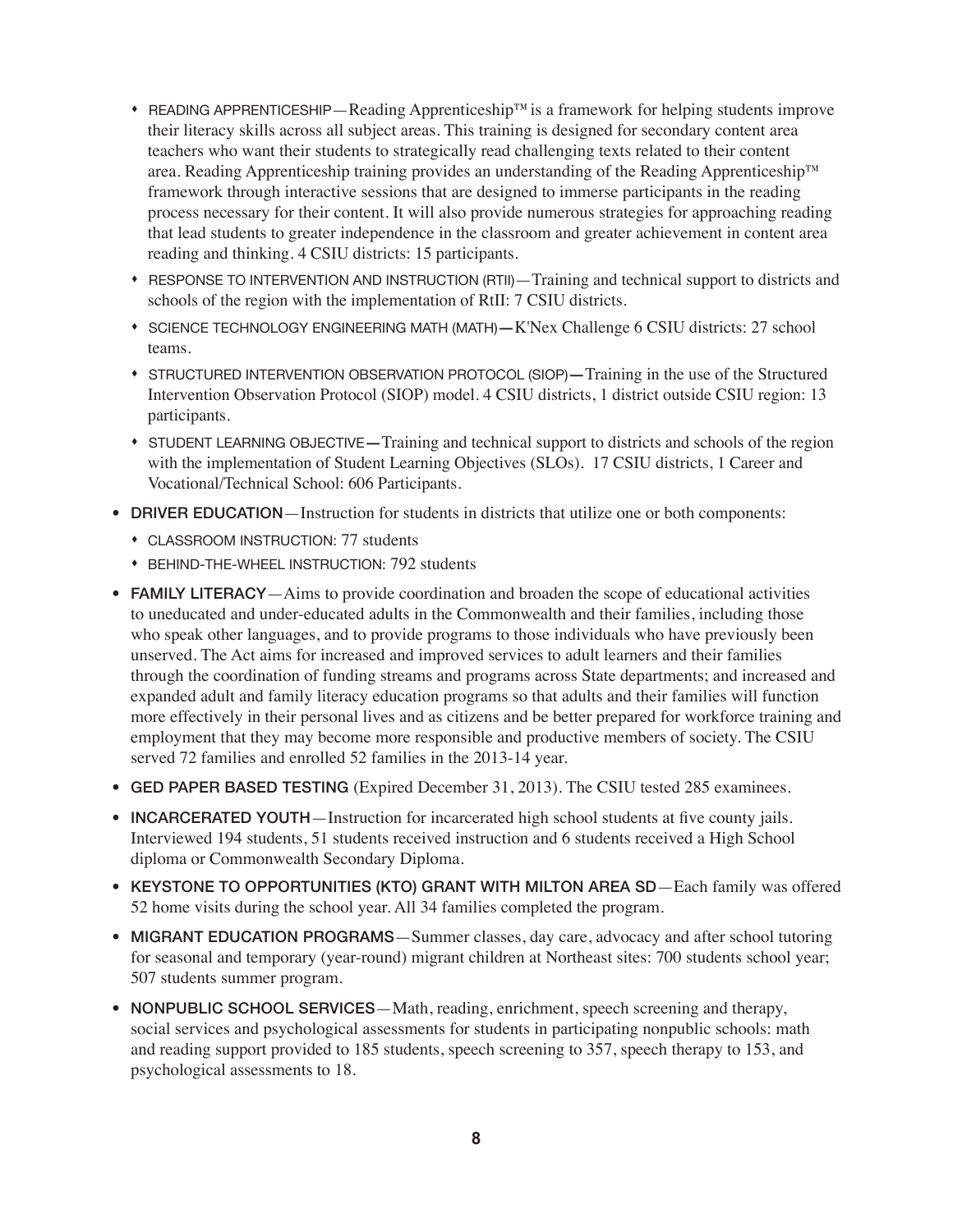- PEARSON VUE TESTING—Pearson VUE provides a full suite of services from test development to data management, and delivers exams through the world's most comprehensive and secure network of test centers in 175 countries. The CSIU served 802 examinees in 2013.
- TEEN PARENTING PROGRAMS (ELECT/FATHERHOOD INITIATIVE) Counseling and instruction to help teen mothers and fathers complete their high school education, gain economic independence and learn parenting skills: 161 participants.
- TITLE ONE CONSORTIUM—Financial management, technical assistance and implementation of reading and math programs: 7 districts–12 agreements at nonpublic schools.
- WATCH (WORK ATTRIBUTES TOWARD CAREERS IN HEALTH) PROJECT-Collaborative effort among agencies in 10 counties to provide eligible adults with the academic and social services support that will enable them to enter or advance in the nursing or emergency medical services professions: 478 enrolled; 343 completed a Healthcare Occupational/Vocational training program; 321 became employed in the Healthcare sector.

#### **Human Resources**

- GUEST TEACHER TRAINING—Consortium for substitute teacher training and emergency permits for people having a bachelor's degree but no teaching certification: 9 new guest teachers received emergency permits to work in 10 school districts and CSIU classes; 59 guest teachers were issued permit renewals.
- NEW EMPLOYEE ORIENTATION—Full-day program to familiarize new full-time employees with CSIU programs, internal processes and procedures, and to enroll in employee benefit programs: 62 new employees.
- 2013 PROFESSIONAL LEADERSHIP DAY—Annual full-day professional development program for full-time staff; program includes staff recognition and a motivational keynote speaker: 505 full-time employees.

# **Special Education and Early Childhood Services**

- EARLY INTERVENTION PRESCHOOL PROGRAM Child-find services, assessment, center-based and home instruction programs, speech and language, occupational and physical therapy for children 3 years old to school-age who meet state eligibility criteria for special needs: 673 children assessed, 255 children served in the home, 611 children served in centers and itinerant programs.
- NORTHUMBERLAND AREA EARLY HEAD START PROGRAM—Center and home-based instruction for disadvantaged prenatal mothers, infants and toddlers in Northumberland County; health and education screenings, education assessment, health information and transportation to and from dental and medical visits, nutrition services and information: 89 prenatal mothers and children served.
- NORTHUMBERLAND AREA HEAD START PROGRAM—Instruction for disadvantaged preschool children in 14 centers: 290 children.
- PRE-K COUNTS—Instruction for disadvantaged preschool children in 3 centers: 52 children.
- PROFESSIONAL SUPPORT SERVICES—Staff development opportunities and direct technical assistance for both district and CSIU programs; consultants share expertise on several relevant topics (reading, autism, inclusive practices, behavior management, assistive technology, assessment and transition planning/coordination): 4,406 participants in 605 workshops and trainings.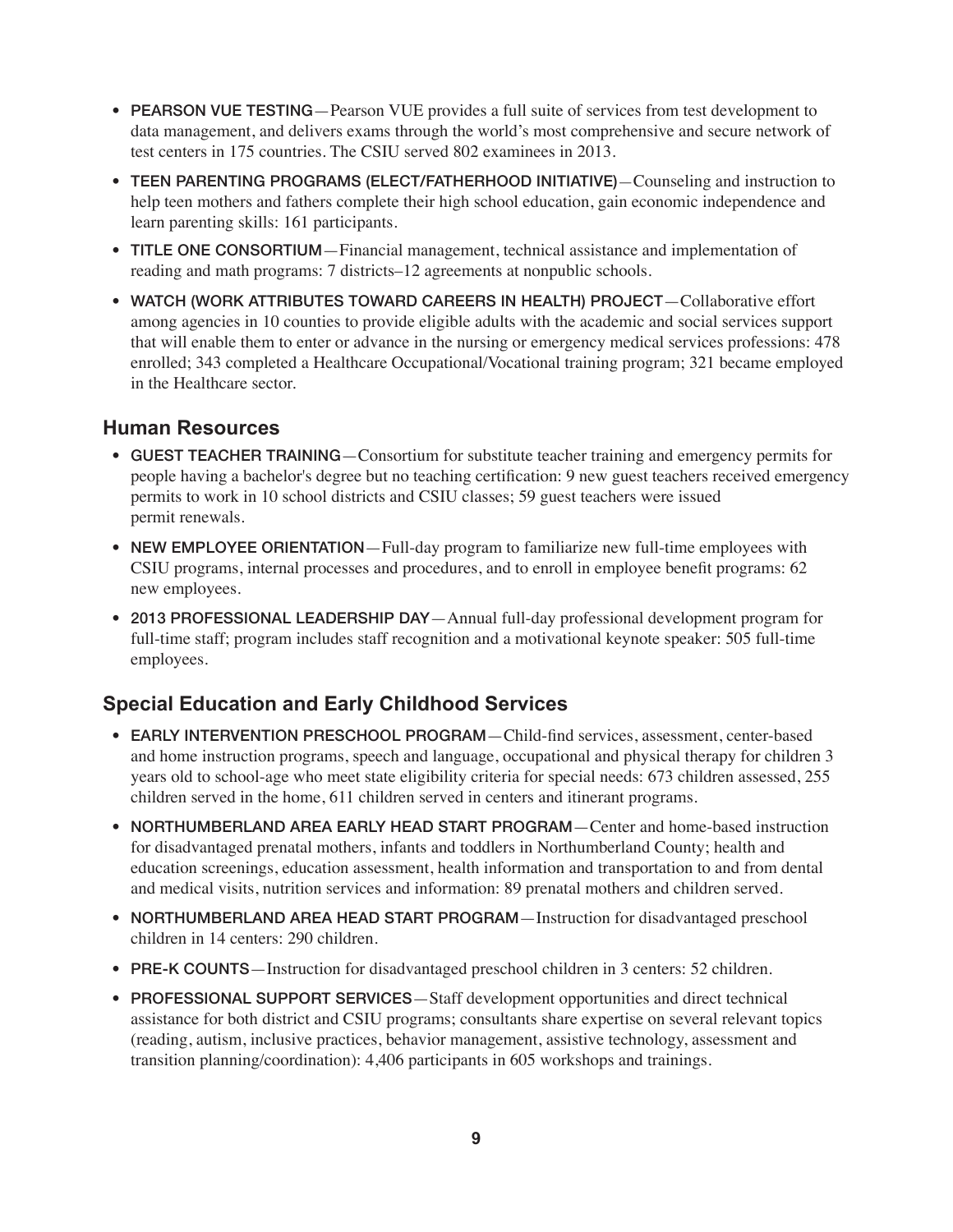- SOCIAL WORKER SUPPORT SERVICES—Itinerant social work support for children needing emotional support; staff work with families and teachers to foster emotional growth: 239 students.
- SPECIAL EDUCATION INSTRUCTIONAL PROGRAMS—Support programs for children with special needs: 1,238 students
	- Autistic Support: 132 **Support: 132** earning Support: 0
	- Blind/Visually Impaired Support: 82 Life Skills Support: 11
	- Deaf/Hearing Impaired Support: 85 Multi-handicapped Support: 25
	-
	- Geisinger Hospital Program/Physical Support: 115 Speech/Language Support: 254
- 
- 
- - Emotional Support: 81 s and set of the Residential Treatment Facilities: 120
		-
- WORK FOUNDATIONS +—Full and part-time vocational training or work placement for secondary-level students: 94 students.

#### **Technology Group**

- COMPUTER SOFTWARE AND SERVICES—Administrative software applications (payroll, grading, inventory, etc.) and related training and support services: 232 school districts, 11 IUs, 29 career and technical centers, 18 charter schools, 3 agencies.
- CONTINUING EDUCATION—Personal computer training and customized classes available to schools, businesses, industries, agencies, institutions and individuals: 20 participants in 4 courses.
- CONTRACTED TECHNICAL SUPPORT—Technical support for various special education, early childhood, corrections education, outreach and community education field staff, and support for special education and nonpublic time tracking databases: 400 teachers, social workers, supervisors and support staff.
- MIGRANT EDUCATION TRACKING SYSTEM SUPPORT—Technical support of statewide system for tracking approximately 5,000 children who are receiving services through the Department of Education's Office of Migrant Education: 1 state office, 5 regional sites, 9 project areas, 80 recruiters and student support specialists using tablet computers.
- • OCDEL SUPPORT SERVICES (OSS):
	- \* Design, develop and support the following: training and technical assistance in use of the PELICAN early intervention data reporting system for the Department of Public Welfare's Office of Child Development and Early Learning (OCDEL): 48 Mental Health/Mental Retardation offices, 29 IUs and MAWAs, statewide EITA staff, 2 regional divisions, and 1 central OCDEL office.
	- s Design, develop and support the following database programs for use by various OCDEL programs throughout the state: Early Intervention Verification Tool, Kindergarten Entry Inventory, Maternal, Infant and Early Childhood Home Visiting, Early Childhood Mental Health Consultation and Keystone STARS Designation.
- PENNSYLVANIA REGIONAL COMPUTER FAIRS—Competitions to test computer knowledge and application skills of high school and middle school students in the CSIU region: 72 high school students from 9 school districts and 47 projects, 45 middle school students from 2 school districts (low due to CSIU closing for snow) and 19 projects.
- SOFTWARE APPLICATIONS TRAINING—Training of client staff in use of financial, tax and student software applications for the PA K-12 market: 988 participants in 122 classes at CSIU, 819 participants in 45 classes at 5 off-site facilities, 1,402 participants in 163 webinar trainings, plus many individualized trainings at client sites.